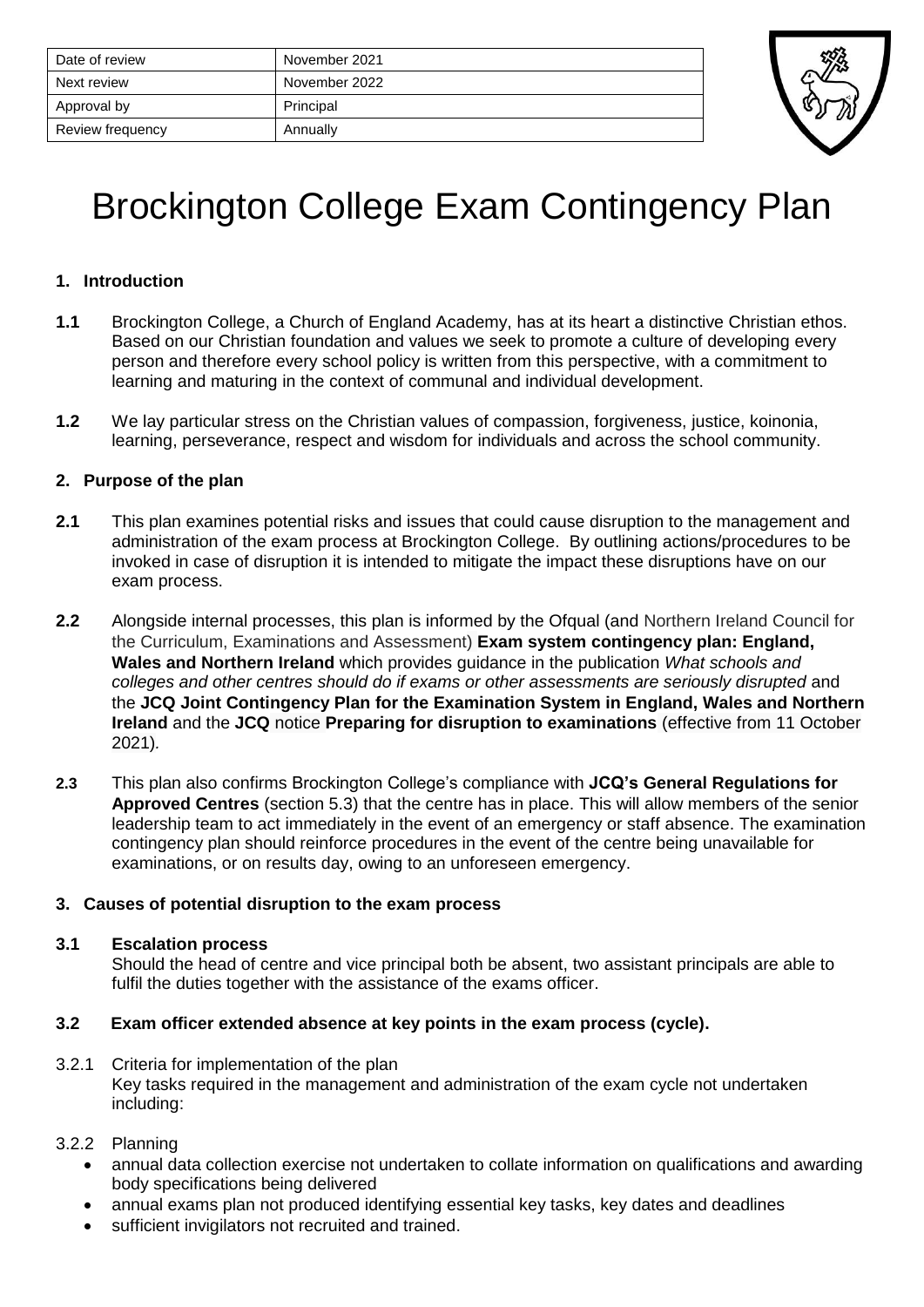# 3.2.3 Entries

- awarding bodies not being informed of early/estimated entries which prompts release of early information required by teaching staff
- candidates not being entered with awarding bodies for external exams/assessment
- awarding body entry deadlines missed or late or other penalty fees being incurred.

## 3.2.4 Pre-exams

- invigilators not trained or updated on changes to instructions for conducting exams
- exam timetabling, rooming allocation, and invigilation schedules not prepared
- candidates not briefed on exam timetables and awarding body information for candidates
- confidential exam/assessment materials and candidates' work not stored under required secure conditions
- internal assessment marks and samples of candidates' work not submitted to awarding bodies/external moderators.

## 3.2.5 Exam time

- exams/assessments not taken under the conditions prescribed by awarding bodies
- required reports/requests not submitted to awarding bodies during exam/assessment periods eg very late arrival, suspected malpractice, special consideration
- candidates' scripts not dispatched as required to awarding bodies.

## 3.2.6 Results and post-results

- access to examination results affecting the distribution of results to candidates
- the facilitation of the post-results services.

## 3.2.7 Centre actions

- The vice principal is able to fulfil the duties of the exams officer with the assistance of other members of the senior leadership team and the administration team.
- Support will be sought from Bromcom if required.
- The vice principal will contact another exam centre locally for support should this be required.

## **3.3 SENCo extended absence at key points in the exam cycle**

3.3.1 Criteria for implementation of the plan Key tasks required in the management and administration of the access arrangements process within the exam cycle not undertaken including:

## 3.3.2 Planning

- candidates not tested/assessed to identify potential access arrangement requirements
- centre fails to recognise its duties towards disabled candidates as defined under the terms of the Equality Act 2010
- evidence of need and evidence to support normal way of working not collated.

## 3.3.3 Pre-exams

- approval for access arrangements not applied for to the awarding body
- centre-delegated arrangements not put in place
- modified paper requirements not identified in a timely manner to enable ordering to meet external deadline
- staff providing support to access arrangement candidates not allocated and trained.

## 3.3.4 Exam time

• access arrangement candidate support not arranged for exam rooms.

# 3.3.5 Centre actions

• The SEN HLTA and SEND teacher are able to fulfil the duties of the SENCo with the assistance of the specialist assessor and the exams officer.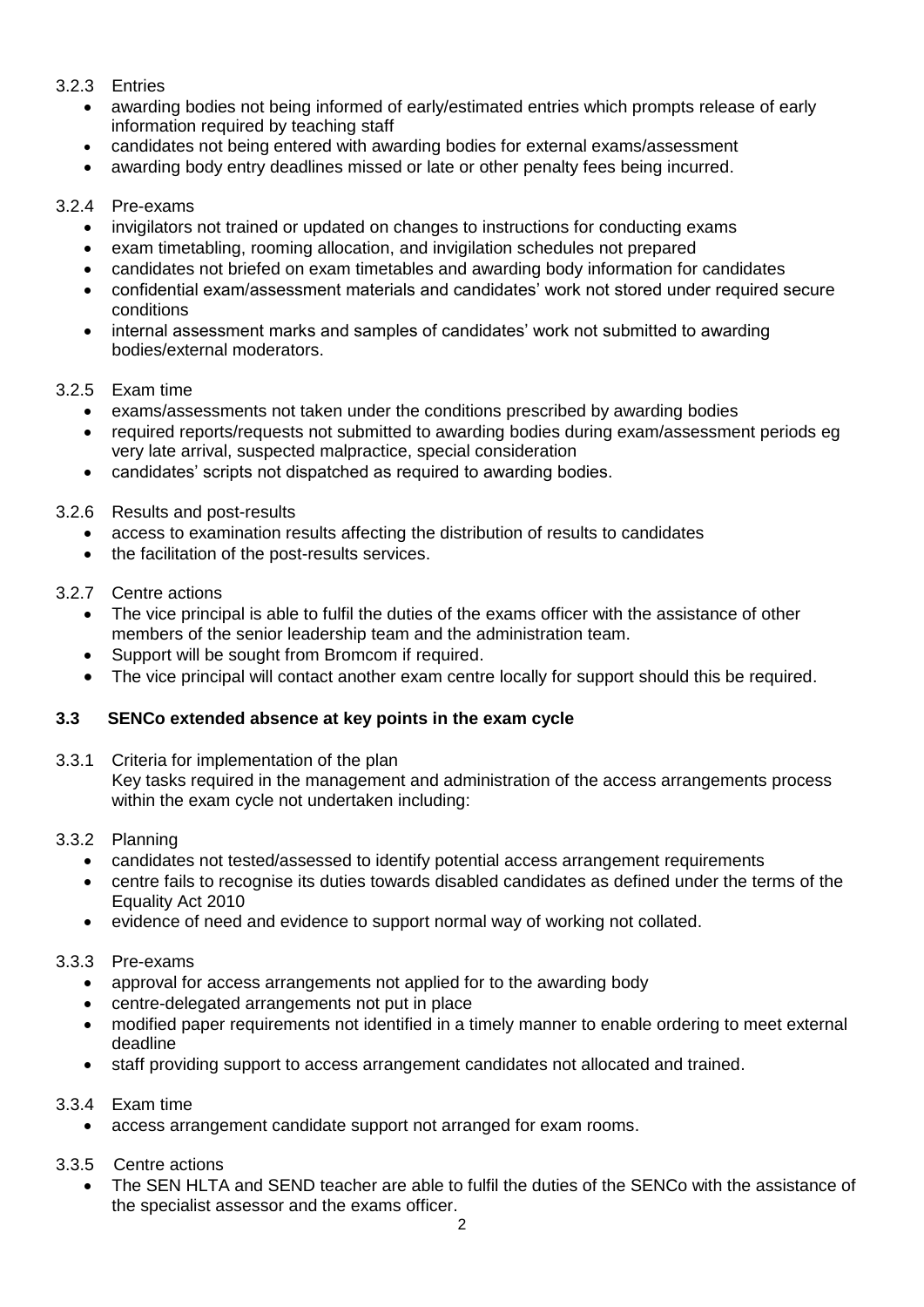If the specialist assessor is absent, support will be sought from the specialist teaching service at the local authority.

# **3.4 Teaching staff extended absence at key points in the exam cycle**

- 3.4.1 Criteria for implementation of the plan
	- Key tasks not undertaken including:
	- early/estimated entry information not provided to the exams officer on time; resulting in pre-release information not being received
	- final entry information not provided to the exams officer on time; resulting in:
		- $\circ$  candidates not being entered for exams/assessments or being entered late
			- o late or other penalty fees being charged by awarding bodies
	- non-examination assessment tasks not set/issued/taken by candidates as scheduled
	- candidates not being informed of centre assessed marks before marks are submitted to the awarding body and therefore not being able to consider appealing internal assessment decisions and requesting a review of the centre's marking
	- internal assessment marks and candidates' work not provided to meet submission deadlines.

# 3.4.2 Centre actions

- The second in charge in each department are able to fulfil the duties of the head of department with the assistance of their senior leadership team link and the exams officer
- For teaching staff absences within a department, the head of department is able to fulfil their duties with regard to exam entries and controlled assessment.

# **3.5 Invigilators - lack of appropriately trained invigilators or invigilator absence**

- 3.5.1 Criteria for implementation of the plan
	- failure to recruit and train sufficient invigilators to conduct exams
	- invigilator shortage on peak exam days
	- invigilator absence on the day of an exam.
- 3.5.2 Centre actions
	- Invigilators will be recruited well in advance of an exam season to ensure the appropriate number are employed and to allow time for training to be given.
	- Key internal school staff will be trained to cover any invigilator shortage on peak days or invigilator absence.

## **3.6 Exam rooms - lack of appropriate rooms or main venues unavailable at short notice**

- 3.6.1 Criteria for implementation of the plan
	- exams officer unable to identify sufficient/appropriate rooms during exams timetable planning
	- insufficient rooms available on peak exam days
	- main exam venues unavailable due to an unexpected incident at exam time.

## 3.6.2 Centre actions

- The exams officer will prepare the exam timetable well in advance to identify rooms required.
- The senior leadership team will be informed immediately if insufficient appropriate rooms are available so that other rooms can be identified and made available.
- If the sports hall and gym are out of use at exam time, alternative rooms in school will be used or the local leisure centre will be contacted for use of their sports hall.

## **3.7 Failure of IT systems**

- 3.7.1 Criteria for implementation of the plan
	- MIS system failure at final entry deadline
	- MIS system failure during exams preparation
	- MIS system failure at results release time.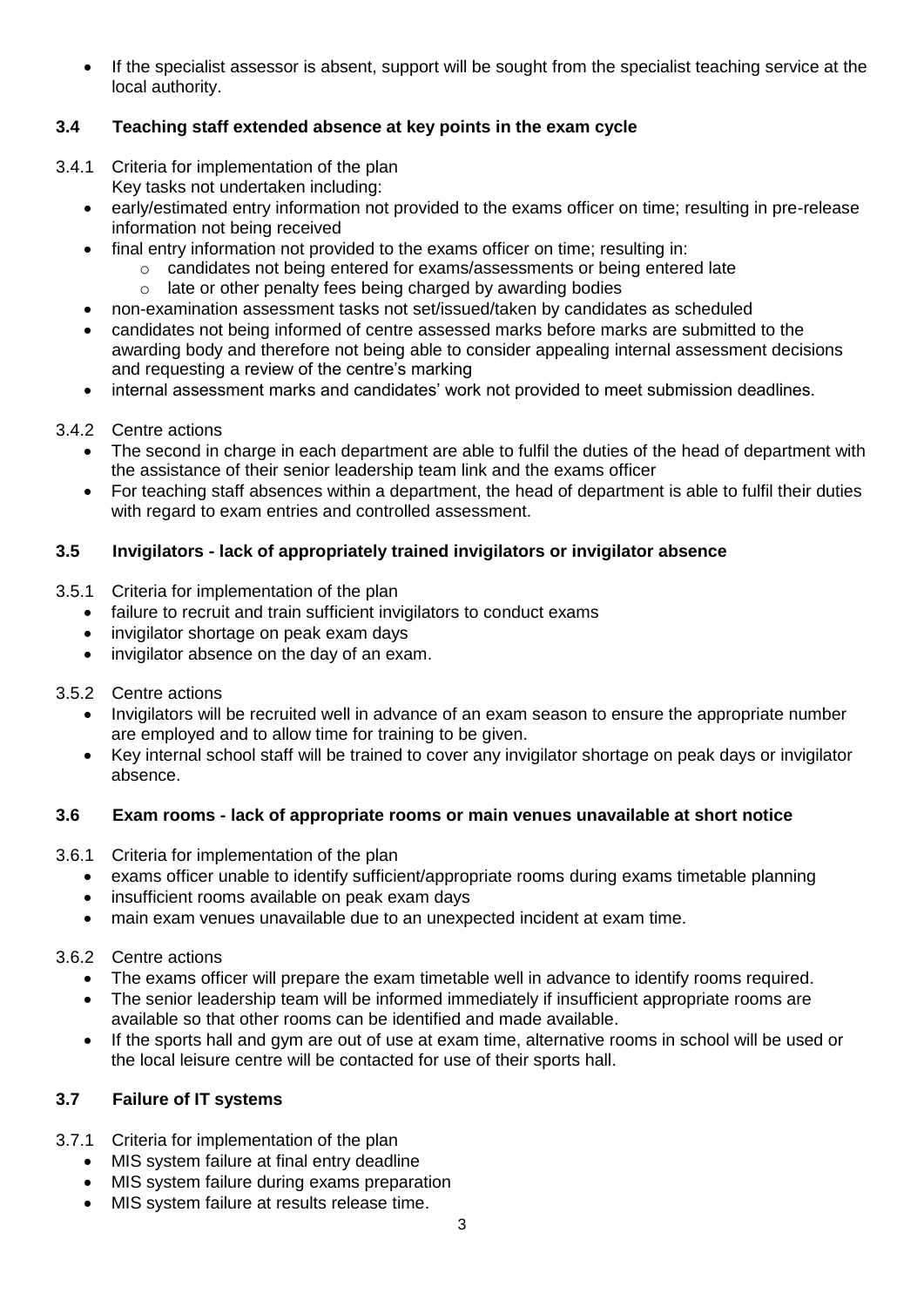# 3.7.2 Centre actions

- The exams officer, where possible, will ensure all exam entries are made before the final entry deadline.
- If the MIS system fails at the entry deadline, and entries need to be made, the exams officer will contact the awarding bodies and make entries using their secure areas or by paper. The MIS will be updated when it becomes available.
- If the MIS system fails at results release time, the awarding bodies will be contacted and results obtained from their secure areas.
- Bromcom will be contacted for retrieval of data from the MIS system from the latest back up. Data will be loaded on to an alternative computer so that entries/results can be made/received.

# **3.8 Emergency evacuation of the exam room (or centre lock down)**

- 3.8.1 Criteria for implementation of the plan
	- whole centre evacuation (or lock down) during exam time due to serious incident resulting in exam candidates being unable to start, proceed with or complete their exams.

# 3.8.2 Centre actions

- Invigilators will await instructions from the exams officer, site manager or senior leadership team whether the room should be evacuated.
- All students will be supervised and escorted in silence and assemble in the artificial pitch in seat row letter lines.
- Exams officer will produce a full report of the incident and action taken to be forwarded to the relevant awarding body.

# **3.9 Disruption of teaching time in the weeks before an exam – centre closed for an extended period**

- 3.9.1 Criteria for implementation of the plan
	- centre closed or candidates are unable to attend for an extended period during normal teaching or study supported time, interrupting the provision of normal teaching and learning.

# 3.9.2 Centre actions

- The school will communicate with parents, carers and students about the potential disruption to teaching time and the plans in place to address this.
- In the case of on demand tests, the school may advise candidates to sit exams at an alternative time.
- The school will prioritise those candidates who will be sitting exams shortly after the closure.
- The school will have contingency plans in place to facilitate alternative methods of learning, alternative venues or both.

# **3.10 Candidates at risk of being unable to take examinations – centre remains open**

3.10.1 Criteria for implementation of the plan

• candidates at risk of being unable to attend the examination centre to take examinations as normal.

3.10.2 Centre actions

- The exams officer will communicate with the awarding bodies at the outset to make them aware of the issue.
- The school will communicate with parents, carers and students regarding solutions to the issue.
- The school will liaise with students to identify whether the exams can be sat at an alternative venue in agreement with the relevant awarding bodies.
- The school will offer students an opportunity to sit any exams missed at the next available series.
- The exams officer to apply to the awarding bodies for special consideration for students where they have met the minimum requirements if exams cannot be taken. Students are only eligible for special consideration if they have a medical certificate or have been advised by the school not to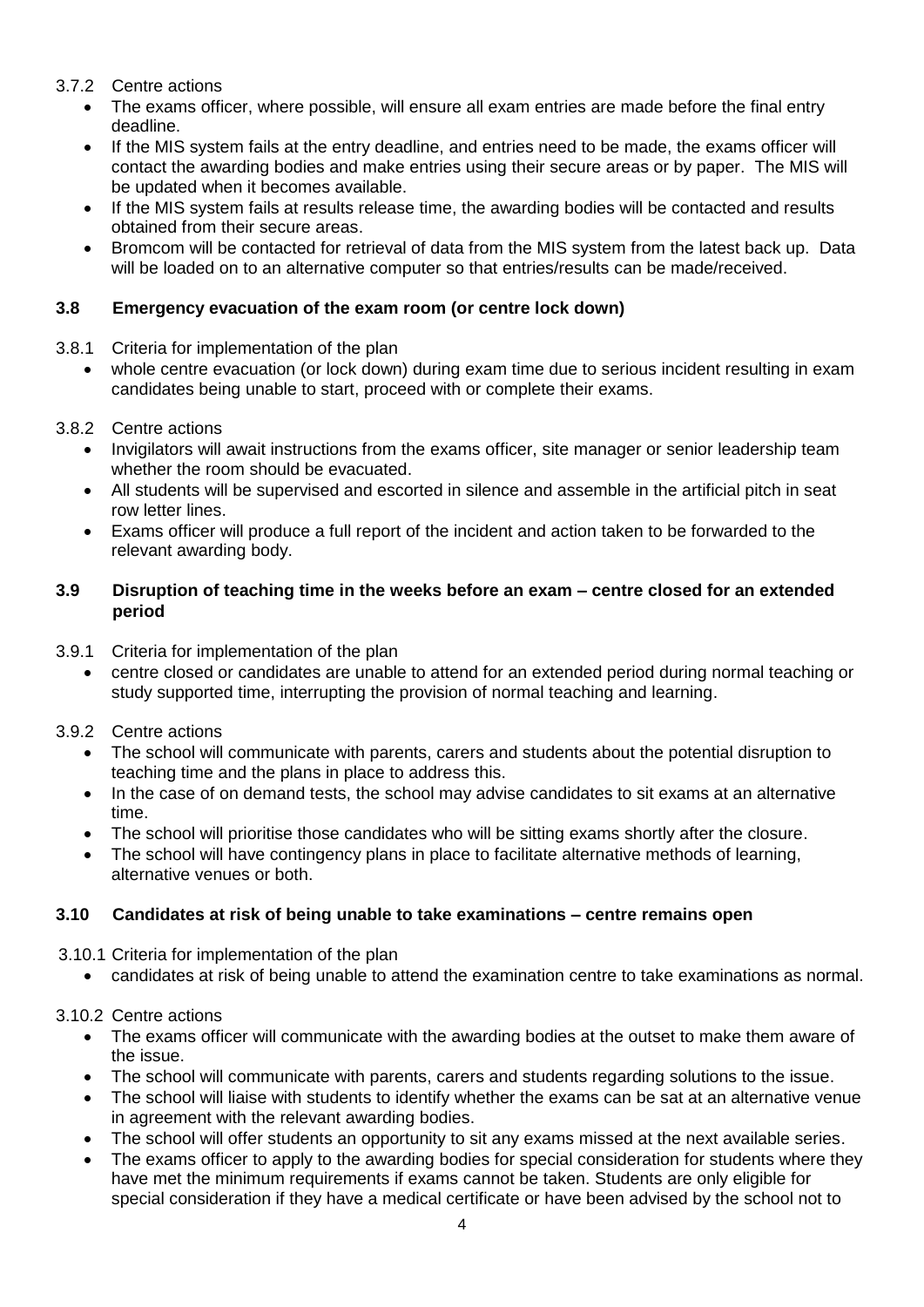attend for an exam. If a student chooses not to sit an exam they will be made aware that special consideration rules will not apply.

## **3.11 Centre at risk of being unable to open as normal during the exams period (including in the event of the centre being unavailable for examinations owing to an unforeseen emergency)**

- 3.11.1 Criteria for implementation of the plan
	- centre at risk of being unable to open as normal for scheduled examinations.

## 3.11.2 Centre actions

- The exams officer will inform each awarding body with which exams are due to be taken, as soon as possible, that the college is unable to open or scheduled exams.
- The school will open for exams and exam candidates only, if possible.
- The school will use alternative venues in agreement with the relevant awarding bodies, if possible.
- The school may offer students an opportunity to sit any exams missed at the next available exam series.
- The exams officer will apply to the relevant awarding bodies for special consideration for students where they have met the minimum requirements.

# **3.12 Disruption in the distribution of examination papers**

## 3.12.1 Criteria for implementation of the plan

• disruption to the distribution of examination papers to the centre in advance of examinations.

## 3.12.2 Centre actions

- The exams officer will communicate with awarding bodies to organise alternative delivery of papers.
- The awarding bodies will be requested to provide the school with electronic access to exam papers via a secure external network, if delivery will not be in time for the exam.
- Awarding bodies will be requested to fax exam papers if electronic transfer is not possible.
- The exams officer will ensure that any exam papers received are stored under secure conditions.

## **3.13 Disruption to transporting completed examination scripts**

- 3.13.1 Criteria for implementation of the plan
	- delay in normal collection arrangements for completed examination scripts/assessment evidence.

## 3.13.2 Centre actions

- The exams officer will seek advice from the awarding bodies and Parcelforce to resolve the issue.
- The school will not make our own arrangements for transportation without approval from the awarding bodies.
- The exams officer will ensure secure storage of completed exam papers until collection.

## **3.14 Assessment evidence is not available to be marked**

## 3.14.1 Criteria for implementation of the plan

- large scale damage to or destruction of completed examination scripts/assessment evidence before it can be marked
- completed exam scripts / assessment evidence does not reach awarding organisations.

## 3.14.2 Centre actions

- The exams officer will communicate the issue immediately to the relevant awarding bodies and subsequently to students and their parents or carers.
- The school will provide the awarding bodies with appropriate evidence of candidate achievement to enable them to generate student marks for affected assessments as defined by the awarding bodies in consultation with the regulators.
- Students to retake the affected assessment at the next assessment window, if possible.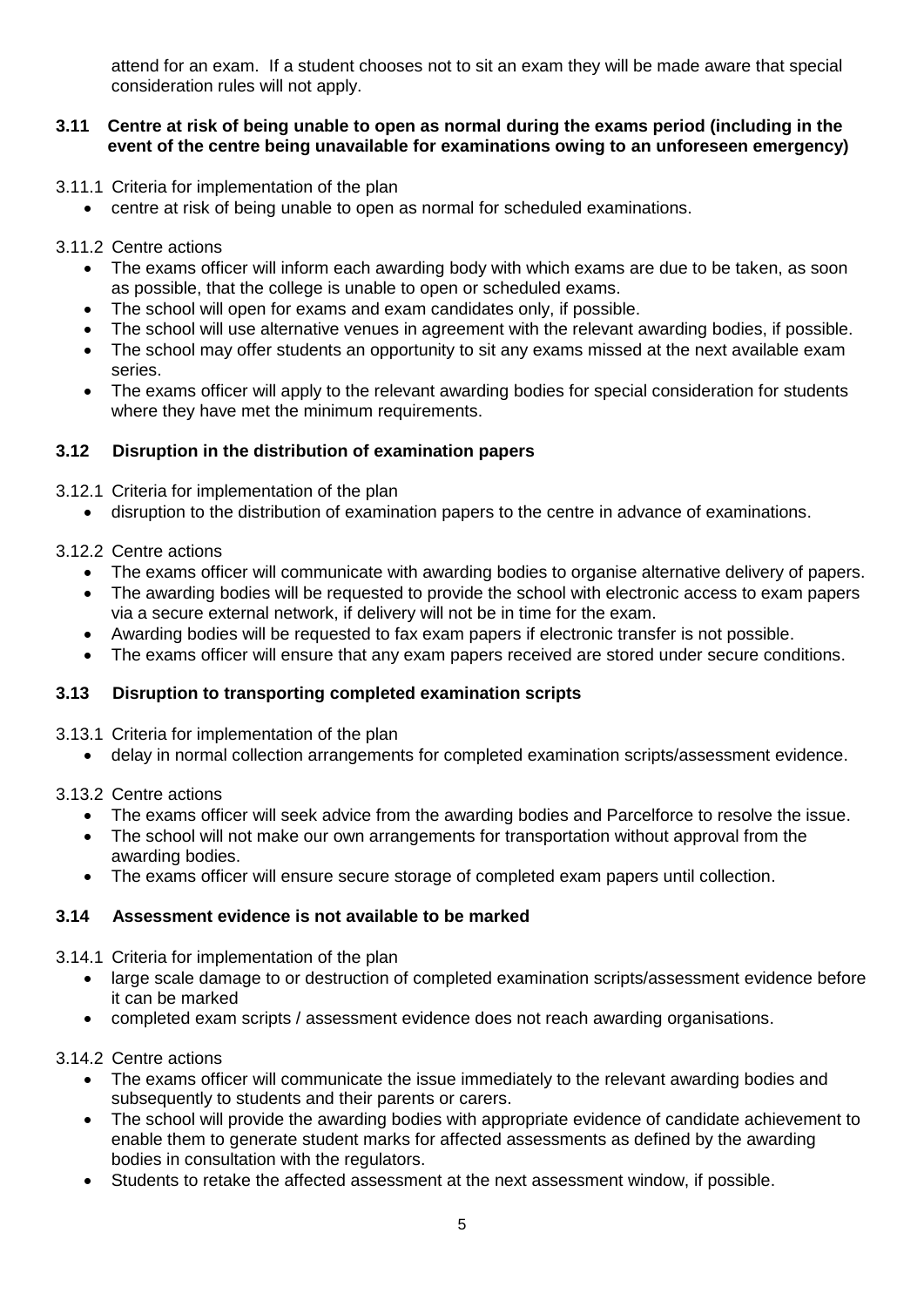# **3.15 Centre unable to distribute results as normal or facilitate post result services**

- 3.15.1 Criteria for implementation of the plan
	- centre is unable to access or manage the distribution of results to candidates, or to facilitate postresults services.

## 3.15.2 Centre actions

- The exams officer will contact the awarding bodies about alternative options.
- The exams officer will make arrangements to access results from an alternative site.
- The exams officer will make arrangements for the distribution of results from an alternative site, or make arrangements for electronic distribution of results, along with all the required information regarding post-results services.
- The exams officer will make arrangements to access awarding body post-results services from an alternative site.
- The school will communicate with parents, carers and students regarding solutions to the issue.

# **4. Further guidance to inform procedures and implement contingency planning**

# **4.1 Ofqual**

- 4.1.1 You should prepare for possible disruption to exams and other assessments and make sure staff are aware of these plans.
- 4.1.2 When drafting contingency plans, you should consider the following guidance.
- 4.1.3 Covid specific guidance
	- Actions for schools during the [coronavirus](https://www.gov.uk/government/publications/actions-for-schools-during-the-coronavirus-outbreak) outbreak from the Department for Education in England
	- Actions for FE colleges and providers during the [coronavirus](https://www.gov.uk/government/publications/coronavirus-covid-19-maintaining-further-education-provision) outbreak from the Department for Education in England
	- [Responsibility](https://www.gov.uk/government/publications/responsibility-for-autumn-gcse-as-and-a-level-exam-series) for exams from the Department for Education in England
	- Vocational, technical and other general [qualifications](https://www.gov.uk/government/collections/vocational-technical-and-other-general-qualifications-in-2022) in 2022 from Ofqual (regulator)
	- GCSE, AS and A level [qualifications](https://www.gov.uk/government/collections/gcse-as-and-a-level-qualifications-in-2022) in 2022 from Ofqual (regulator)
- 4.1.4 General contingency guidance
	- [Emergency](https://www.gov.uk/guidance/emergencies-and-severe-weather-schools-and-early-years-settings) planning and response from the Department for Education in England
	- School organisation: [local-authority-maintained](https://www.gov.uk/government/publications/school-organisation-maintained-schools) schools from the Department for Education in England
	- Opening schools in [extremely](https://gov.wales/opening-schools-extremely-bad-weather-guidance-schools) bad weather guidance for schools from the Welsh Government
- 4.1.5 Disruption to assessments or exams
	- In the absence of any instruction from the relevant awarding organisation, you should make sure that any exam or timetabled assessment takes place if it is possible to hold it. This may mean relocating to alternative premises.
	- You should discuss alternative arrangements with your awarding organisation if:
		- o the exam or assessment cannot take place
		- $\circ$  a student misses an exam or loses their assessment due to an emergency, or other event, outside of the student's control.
- 4.1.6 Steps you should take
	- Exam planning
		- $\circ$  Review contingency plans well in advance of each exam or assessment series. Consider how, if the contingency plan is invoked, you will comply with the awarding organisation's requirements.
	- In the event of disruption:
		- o contact the relevant awarding organisation and follow its instructions
		- $\circ$  take advice, or follow instructions, from relevant local or national agencies in deciding whether your centre is able to open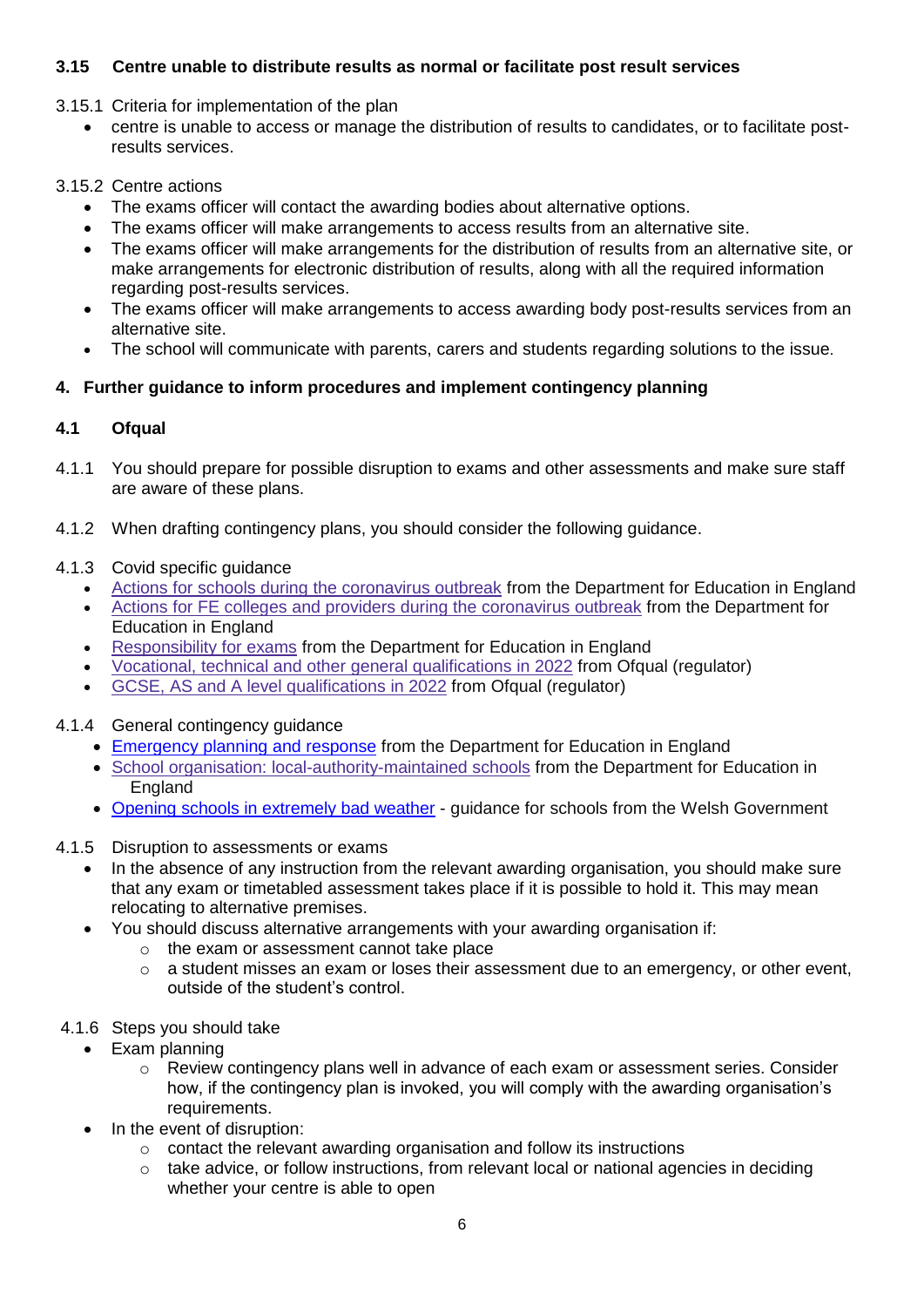- $\circ$  identify whether the exam or timetabled assessment can be sat at an alternative venue, in agreement with the relevant awarding organisation, ensuring the secure transportation of questions papers or assessment materials to the alternative venue
- $\circ$  where accommodation is limited, prioritise students whose progression will be severely delayed if they do not take their exam or timetabled assessment when planned
- $\circ$  in the event of an evacuation during an examination please refer to JCQ's 'Centre [emergency evacuation procedure'](https://www.jcq.org.uk/exams-office/ice---instructions-for-conducting-examinations/centre-emergency-evacuation-procedure)
- $\circ$  communicate with parents, carers and students any changes to the exam or assessment timetable or to the venue
- $\circ$  communicate with any external assessors or relevant third parties regarding any changes to the exam or assessment timetable.
- After the exam
	- o consider whether any students' ability to take the assessment or demonstrate their level of attainment has been materially affected and, if so, apply for special consideration.
	- $\circ$  advise students, where appropriate, of the opportunities to take their exam or assessment at a later date.
	- o ensure that scripts are stored under secure conditions.
	- o return scripts to awarding organisations in line with their instructions. Never make alternative arrangements for the transportation of completed exam scripts, unless told to do so by the awarding organisation.
- 4.1.7 Steps the awarding organisation should take
	- Exam planning
		- $\circ$  establish and maintain, and at all times comply with, an up-to-date, written contingency plan
		- $\circ$  ensure that the arrangements in place with centres and other third parties enable them to deliver and award qualifications in accordance with their conditions of recognition.
	- In the event of disruption
		- o take all reasonable steps to mitigate any adverse effect, in relation to their qualifications, arising from any disruption
		- o provide effective guidance to any of their centres delivering qualifications
		- $\circ$  ensure that where an assessment must be completed under specified conditions, students complete the assessment under those conditions (other than where any reasonable adjustments or special considerations require alternative conditions)
		- o promptly notify the relevant regulators about any event which could have an adverse effect on students, standards or public confidence
		- $\circ$  coordinate its communications with the relevant regulators where the disruption has an impact on multiple centres or a wide range of learners.
	- After the exam
		- $\circ$  Consider any requests for special consideration for affected students. For example, those who may have lost their internally assessed work or whose performance in assessments or exams could have been affected by the disruption.
- 4.1.8 If any students miss an exam or are disadvantaged by the disruption
	- If some of the students have been adversely affected by the disruption, you should ask the awarding organisation about applying for special consideration.
	- Decisions about special consideration, when it is or is not appropriate, is for each awarding organisation to make. Their decisions might be different for different qualifications and for different subjects.
	- See also: [JCQ's guidance on special considerations](https://www.jcq.org.uk/exams-office/access-arrangements-and-special-consideration/regulations-and-guidance)
- 4.1.9 Wider communications
	- The regulators, [Ofqual](https://www.gov.uk/ofqual) in England, [Qualifications Wales](http://qualificationswales.org/) in Wales and [CCEA](http://ccea.org.uk/) in Northern Ireland, will share timely and accurate information, as required, with awarding organisations, government departments and other stakeholders.
	- The [Department for Education](https://www.gov.uk/government/organisations/department-for-education) in England, the [Department of Education](https://www.education-ni.gov.uk/) in Northern Ireland and the [Welsh Government](http://gov.wales/topics/educationandskills/?lang=en) will inform the relevant government ministers as soon as it becomes apparent that there will be significant local or national disruption; and ensure that they are kept updated until the matter is resolved.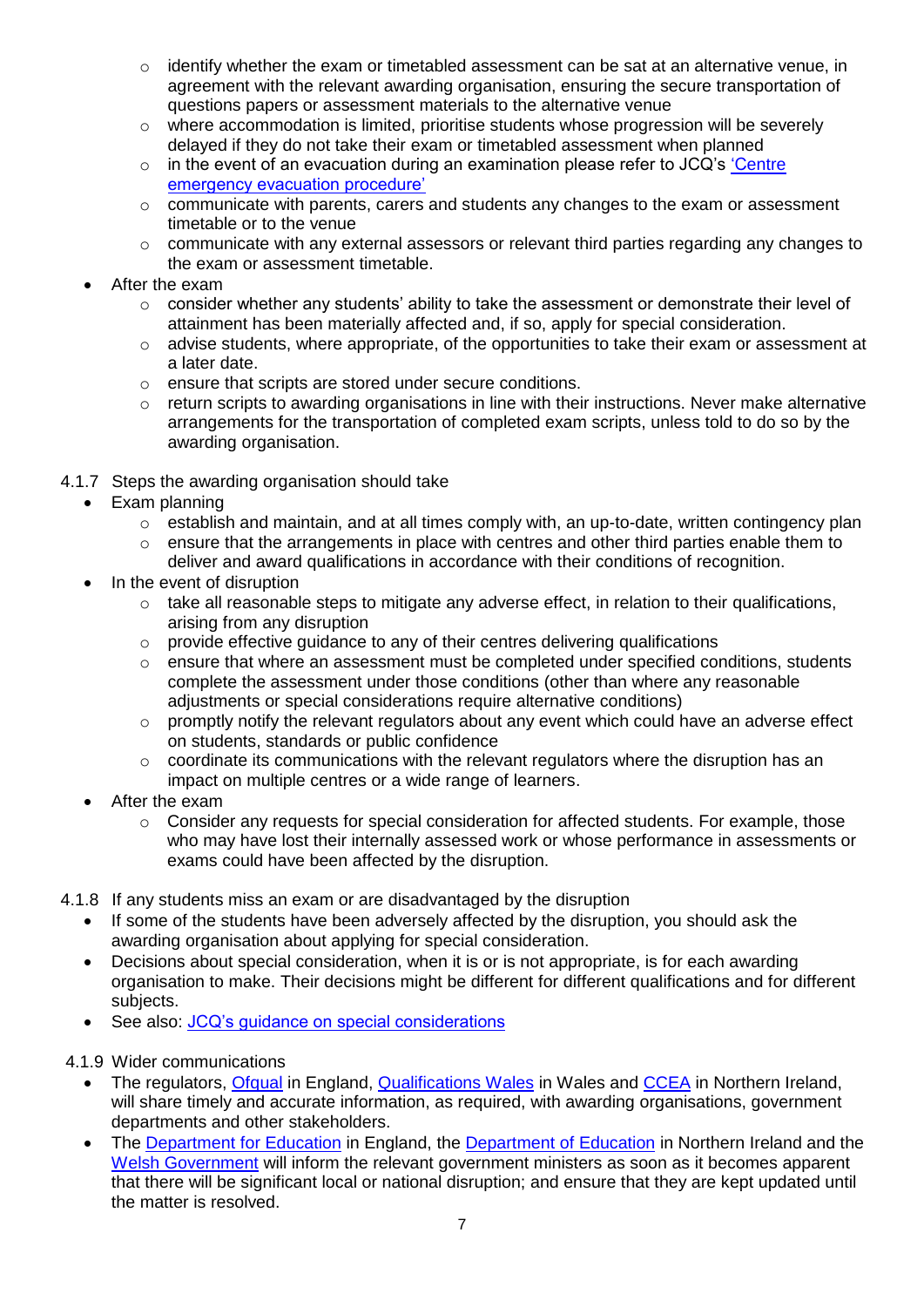- Awarding organisations will alert the [Universities and Colleges Admissions Service](https://www.ucas.com/) (UCAS) and the [Central Applications Office](http://www.cao.ie/) (CAO) about any impact of the disruption on their deadlines and liaise regarding student progression to further and higher education.
- Awarding organisations will alert relevant professional bodies or employer groups if the impact of disruption particularly affects them.
- 4.1.10 Widespread national disruption to the taking of examinations or assessments The governments' view across England, Wales and Northern Ireland is education should continue in 2021 to 2022 with schools remaining open and that examinations and assessments will go ahead in both autumn 2021 and summer 2022. As education is devolved, in the event of any widespread sustained national disruption to examinations or assessments, national government departments will communicate with regulators, awarding organisations and centres prior to a public announcement. Regulators will provide advice to government departments on implications for exam timetables.

# **4.2 JCQ contingency planning**

- 4.2.1 The qualification regulators, awarding bodies and government departments responsible for education have prepared and agreed information for schools and colleges in the event of examinations being seriously disrupted. This jointly agreed information will ensure consistency of response in the event of major disruption to the examinations system affecting significant numbers of candidates.
- 4.2.2 Further information may be found at: [https://www.gov.uk/government/publications/exam-system](https://www.gov.uk/government/publications/exam-system-contingency-plan-england-wales-and-northern-ireland/what-schools-and-colleges-should-do-if-exams-or-other-assessments-are-seriously-disrupted)[contingency-plan-england-wales-and-northern-ireland/what-schools-and-colleges-should-do-if](https://www.gov.uk/government/publications/exam-system-contingency-plan-england-wales-and-northern-ireland/what-schools-and-colleges-should-do-if-exams-or-other-assessments-are-seriously-disrupted)[exams-or-other-assessments-are-seriously-disrupted](https://www.gov.uk/government/publications/exam-system-contingency-plan-england-wales-and-northern-ireland/what-schools-and-colleges-should-do-if-exams-or-other-assessments-are-seriously-disrupted)
- 4.2.3 In addition, awarding bodies have their own well-established contingency plans in place to respond to disruptions. It is important that exams officers who are facing disruption liaise directly with the relevant awarding body/bodies.
- 4.2.4 Centres should prepare plans for any disruption to examinations as part of their general emergency planning. It is important to ensure that relevant centre staff are familiar with the plan. Consideration should be given as to how these arrangements will be communicated to candidates, parents and staff should disruption to examinations occur.
- 4.2.5 In the event that the head of centre decides the centre cannot be opened for scheduled examinations, the relevant awarding body must be informed as soon as possible. Awarding bodies will be able to offer advice regarding the alternative arrangements for conducting examinations that may be available and the options for candidates who have not been able to take scheduled examinations.
- 4.2.6 The awarding bodies will designate a 'contingency day' for examinations, summer 2022. This is consistent with the qualification regulators' document Exam system contingency plan: England, Wales and Northern Ireland - [https://www.gov.uk/government/publications/examsystem](https://www.gov.uk/government/publications/examsystem-contingency-plan-england-wales-and-northern-ireland)[contingency-plan-england-wales-and-northern-ireland](https://www.gov.uk/government/publications/examsystem-contingency-plan-england-wales-and-northern-ireland)
- 4.2.7 In the event of national disruption to a day of examinations in summer 2022, the awarding bodies will liaise with the qualification regulators and government departments to agree the most appropriate option for managing the impact. As a last resort the affected examinations will be rescheduled. Although every effort would be taken to keep the impact to a minimum, it is possible that there could be more than one timetable date affected following the disruption, up to and including the contingency day. Centres will be alerted if it is agreed to reschedule the examinations and the affected candidates will be expected to make themselves available in such circumstances. The decision regarding the rescheduling of examinations will always rest with the awarding body. The centre must conduct the examination on the scheduled date unless instructed to do otherwise by the awarding body.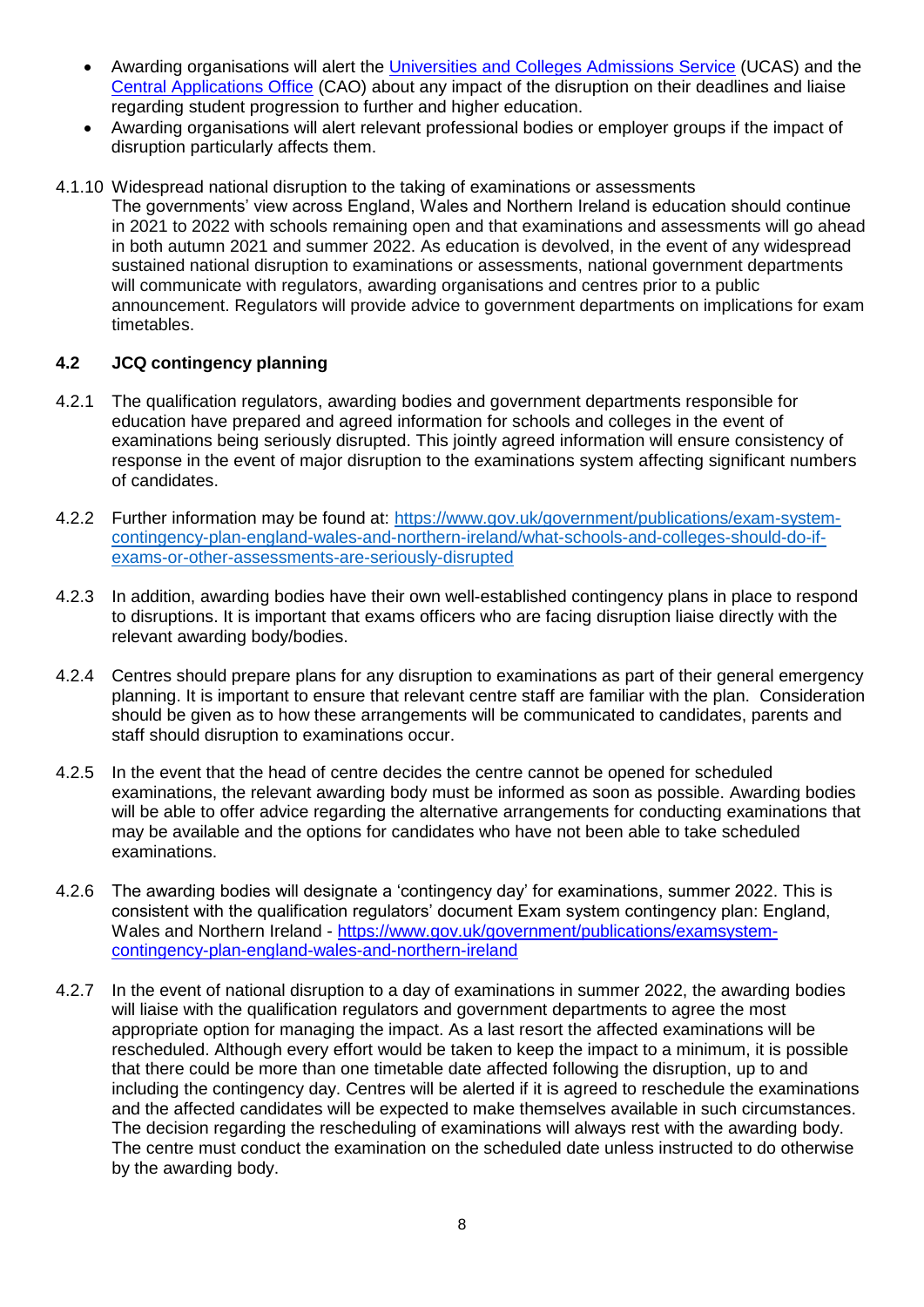- 4.2.8 Where candidates choose not to be available for the rescheduled examination(s) for reasons other than those traditionally covered by special consideration, they will not be eligible for enhanced grading arrangements. Centres must therefore ensure candidates and parents are aware of this contingency arrangement so that they may take it into account when making their plans for the summer. However, the awarding bodies will not insist upon candidates being available throughout the entire timetable period as a matter of course.
	- [JCQ guidance above taken directly from JCQ *Instructions for conducting examinations 2021- 2022* [http://www.jcq.org.uk/exams-office/ice---instructions-for-conducting-examinations,](http://www.jcq.org.uk/exams-office/ice---instructions-for-conducting-examinations) section 15, contingency planning]
- 4.2.9 This notice is based on guidance provided within the JCQ Joint Contingency Plan, which is available from the JCQ website: [www.jcq.org.uk/exams-office/other-documents/jcq-joint](https://www.jcq.org.uk/exams-office/other-documents/jcq-joint-contingency-plan)[contingency-plan](https://www.jcq.org.uk/exams-office/other-documents/jcq-joint-contingency-plan) In the event of widespread disruption to the examination system, all centres **must** have contingency plans in place. There are three main categories of disruption, which are outlined below.
	- **Candidates at risk of being unable to take examinations – centres remain open** Centres' contingency plans should focus on options that enable candidates to take their examinations. As part of these preparations, centres should take into account the guidance provided in the JCQ publication Instructions for conducting examinations:

[http://www.jcq.org.uk/exams-office/ice---instructions-for-](http://www.jcq.org.uk/exams-office/ice---instructions-for-%20conducting-examinations) conducting-examinations

- o consider moving the starting times of the examination for all candidates (see **section 6.2** of the JCQ publication Instructions for conducting examinations)
- o being aware of the rules for very late arrivals (see **section 21** of the JCQ publication Instructions for conducting examinations).

Wherever possible, it is always in the best interest for candidates to sit the examination. However, if candidates who are unable to sit the examination meet the criteria, special consideration through absence for acceptable reasons is an option (see **Chapter 4** of the JCQ publication A guide to the special consideration process: [https://www.jcq.org.uk/exams-office/access-arrangements-and](https://www.jcq.org.uk/exams-office/access-arrangements-and-special-%20consideration/regulations-and-guidance)special- [consideration/regulations-and-guidance](https://www.jcq.org.uk/exams-office/access-arrangements-and-special-%20consideration/regulations-and-guidance) Please do not hesitate to call the relevant awarding body if you require additional support or guidance in the event of disruption to examinations.

- **Centres at risk of being unable to open as normal during the examination period** As above, centres' contingency plans must focus on enabling candidates to take their examinations if the centre is at risk of being unable to open as normal. The responsibility for deciding whether it is safe for a centre to open lies with the head of centre who is responsible for taking advice or following instructions from relevant local or national agencies.Information on what centres should do if examinations or other assessments are seriously disrupted can be found in the three country regulators' exam system contingency plan: [www.gov.uk/government/publications/exam-system](http://www.gov.uk/government/publications/exam-system-contingency-plan-england-wales-and-northern%20ireland/what-schools-and-colleges-should-do-if-exams-or-other-assessments-are-seriously-disrupted)[contingency-plan-england-wales-and-northern ireland/what-schools-and-colleges-should-do-if](http://www.gov.uk/government/publications/exam-system-contingency-plan-england-wales-and-northern%20ireland/what-schools-and-colleges-should-do-if-exams-or-other-assessments-are-seriously-disrupted)[exams-or-other-assessments-are-seriously-disrupted](http://www.gov.uk/government/publications/exam-system-contingency-plan-england-wales-and-northern%20ireland/what-schools-and-colleges-should-do-if-exams-or-other-assessments-are-seriously-disrupted) Special consideration through absence for acceptable reasons is also available as an option if all other avenues have been exhausted and candidates meet the relevant criteria. Please do not hesitate to call the relevant awarding body if you require additional support or guidance in the event of disruption to your examinations.
- **Disruption to transporting completed examination scripts**
	- If there is a delay in normal collection arrangements for completed examination scripts:
		- $\circ$  where examinations are part of the national 'yellow label' service or where awarding bodies arrange collections, centres should **contact the relevant awarding bodies** for advice and instructions
		- $\circ$  for examinations where centres make their own collection arrangements, they should **investigate alternative options** that comply with the JCQ publication Instructions for conducting examinations
		- o completed scripts **must** be stored securely until they are collected.

# 4.2.10 Summary of centre and awarding body responsibilities

- Examination centres are responsible for:
- preparing plans for any disruption to examinations as part of centres' general emergency planning deciding whether the centre can open for examinations as scheduled and informing relevant awarding bodies if the centre is unable to open